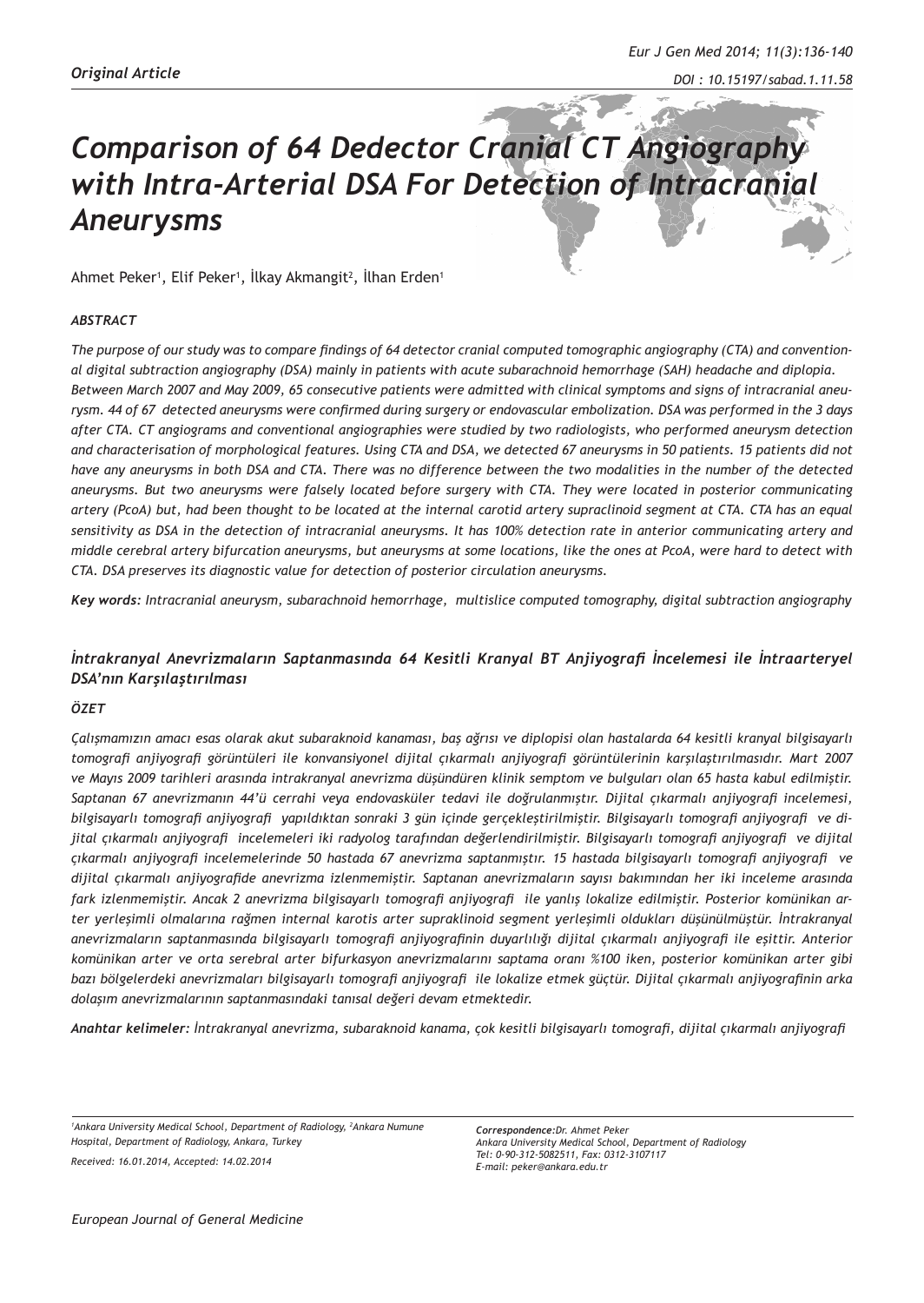# **INTRODUCTION**

Cranial computed tomograph-angiography (CTA) has been increasingly used during the last 10-15 years for the early diagnosis of ruptured intracranial aneurysms (1-7). CTA is more dependent on the technical parameters used, than being patient-dependent. Total scanning time is less than a minute, so it is well-tolerated by most of the patients with subarachnoid hemorrhage (SAH). CTA can be performed after the plain CT. A positive CTA result can guide the treatment procedure.

Digital subtraction angiography (DSA) is the gold standard method for the assessment of intracranial aneurysms; however it is an invasive method, may be time consuming, operator dependent and carries a 4% complication risk (9). The reported rate of negative angiography in SAH ranges from 10 to 20% (10). The subtracted images may fail to depict some of the morphological features of the aneurysm, like the neck, vessels arising from the sac, mural calcifications or luminal thrombus (1).

The purpose of our study was to compare diagnostic accuracy of 64 detector CTA in with DSA for the detection of intracranial aneurysms in patients with symptoms or signs indicating the presence of aneurysms.

## **MATERIALS AND METHODS**

Between March 2007 and May 2009, 65 consecutive patients were admitted, with clinical symptoms and signs of intracranial aneurysm. Criteria for inclusion in the study required both CTA and DSA studies. Thirty four patients had to undergo surgery and 10 patients had to undergo endovascular embolization.

DSA and CTA images were evaluated by two radiologists retrospectively. Maximum diameter of the aneurysm was measured at CTA. Diameter of aneurysm was estimated by comparing with diameter of cateheter at DSA. Presence, number, diameter and localization of the aneurysms were detected and used for comparing CTA and DSA.

The CTAs were performed in a 64-detector Aquillon (Toshiba Medical Systems, Tokyo, Japan). A lateral scout was necessary to plan the scanning area, which included the area between foramen magnum and 1 cm over the lateral ventricules. The field of view (FOV) was carefully placed to surround major branches of the circle

of Willis (FOV : 18 cm). A total volume of 120 ml nonionic contrast medium was injected automatically at a rate of 4-6 ml/s through a 20-gauge needle inserted in the antecubital vein. Automatic bolus-tracking programme was used (Sure-start, Toshiba Medical Systems, Tokyo, Japan). No contrast media complications were remarked in any patients. The scanning parameters were 120 KVp; 300 mA; with 0,5 mm collimated slices on a 0,83 pitch. The reconstruction increment was set to 0.5 mm with a soft reconstruction kernel in order to improve the longitudinal resolution on a 512×512 matrix. Acquired data were transferred to our DICOM server through a high performance local area network. The diagnosis was made in the workstations, where we could do all the image post-processing needed. Source images were used for interpretation. Volume rendering or maximum intensity projection protocols were used when needed.

DSAs were carried out on a Siemens unit (Multistar Plus/T.O.P., Forchheim, Germany) by two experienced interventional radiologists. A selective four-vessel angiography via femoral artery catheterization was performed in 65 patients. Anteroposterior, lateral, oblique and -if necessary- additional views of each vessel were obtained by the manual injection of 6 ml nonionic contrast media at a rate of 4-7 ml/second. The FOV for cerebral angiography was usually 20 cm and the matrix size was 024×1024.

## **RESULTS**

All of the 65 patients underwent CTA and DSA. They were 35 women (57%) and 30 men (43%), aged 14–80 years (mean age 52 years). According to the plain CT, 55 patients (84%) suffered from acute SAH, 7 patients had intracerebral hemorrhage and 1 patient had subdural hematoma. Two patients did not have intra- or extraaxial hematoma. Thus, our study group consisted of 50 patients positive for the presence of aneurysm(s) (total number of aneurysms were: 67), according to CTA and DSA. There was only a single aneurysm in 36 patients (72%), 2 aneurysms in 13 patients (26%) and 5 aneurysms in 1 patient (2%). Overall, according to CTA measurements, 1% of the aneurysms were ≤3 mm, 27% 4–5 mm, 39% 6-10 mm and 33% of them were >10 mm, while the maximum diameter of the sac ranged between 3 and 29 mm and the mean size was 9,19 mm. Considering the diameters of the aneurysms, there was no difference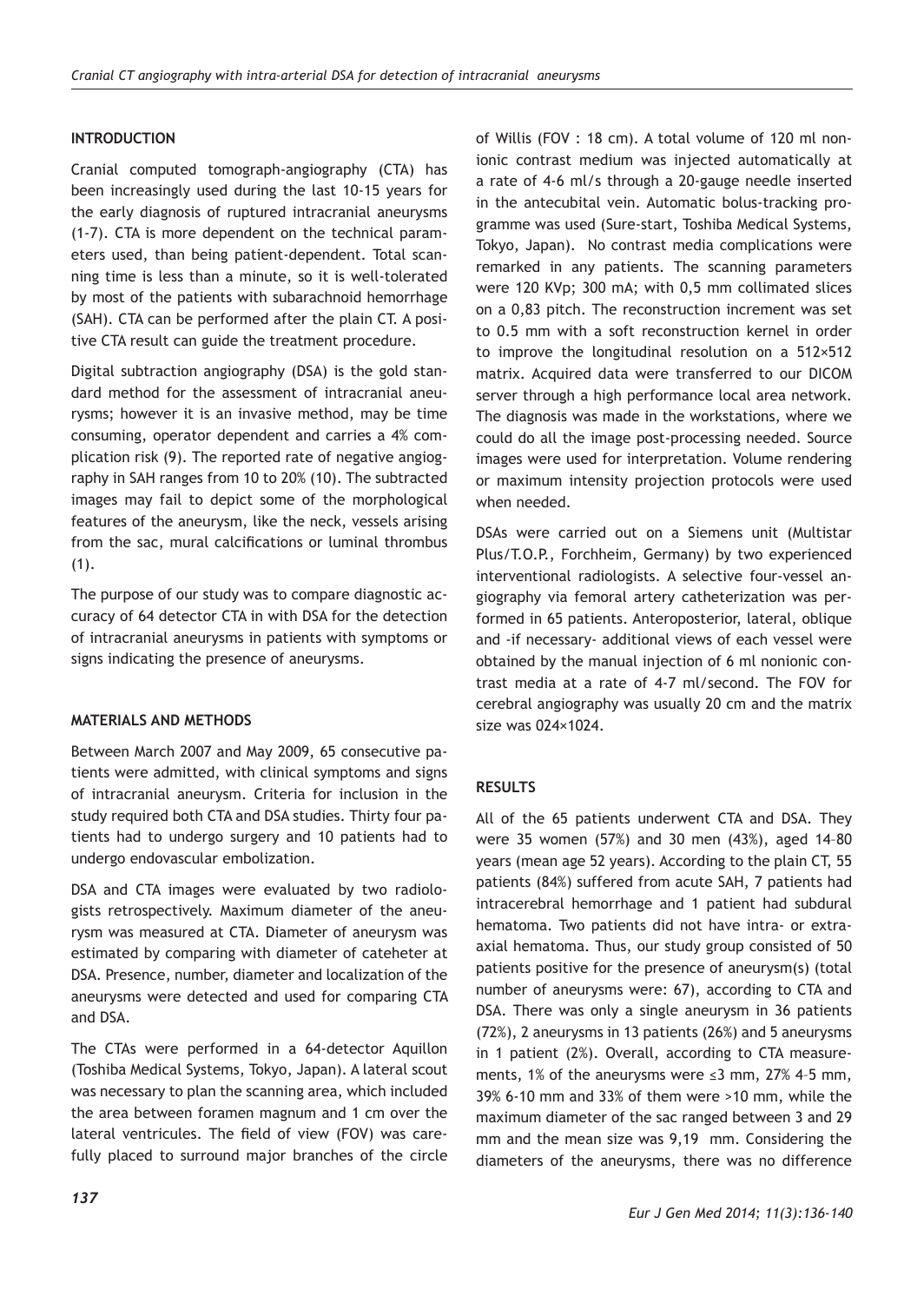*Peker et al.*

*terior communicating artery at digital subtraction angiography (arrow). B: It was misinterpreted as located at cavernosal segment of internal carotid artery (arrow).*

lar embolization. Surgical treatment was performed in 34 aneurysms. Endovascular treatment with Guglielmi detachable coils (GDC) was performed in 10 aneurysms.

greater than 2 mms between DSA and MDCTA. Of the 67 aneurysms found at DSA, 2 (3%) were located at internal carotid artery (ICA) cavernosal segment; 8 (%12) were at ICA ophtalmic segment, 2 (3%) at ICA communicating segment, 24 (37%) at middle cerebral artery (MCA) M1 segment; 1 (1%) at MCA M2 segment; 14 (21%) at anterior communicating artery (AcoA); 1 (1%) at anterior cerebral artery (ACA) A1 segment; 2 (3%) at ACA A2 segment; 1 (1%) at superior cerebellar artery; 4 (6%) at basilary artery; 6 (9%) at posterior communicating artery (PcoA) and 2 (3%) at posterior cerebral artery (PCA) P2 segment (Figure 1). CTA have detected all of the aneurysms but location of two aneurysms were interpreted different with DSA than with MDCTA. They were misinterpreted as located at cavernosal segment of ICA, but found to be located at PcoA at DSA (Figure 2). One of them was not operated. But the other one was treated with endovascular treatment. It was confirmed that it is located at PcoA with selective catheterisation. One of these aneurysms was 5 mm and the other one was 10 mm. 44 of all aneurysms were treated by surgery and/or endovascu-

# **DISCUSSION**

The ideal imaging modality for detection and characterisation of an aneurysm should be noninvasive, easy to perform, reproducible, readily available and accompanied by minimal complications. It should also should depict aneurysms with a high degree of accuracy (11). Use of imaging for the evaluation of patients with an intracranial aneurysm involves detection and the origin origin of the aneurysm; demonstration of the sac, neck and the surrounding vascular anatomy; orientation of the sac according to the bony structures of the skull base; morphological features of the sac; presence or absence of intraluminal thrombus or peripheral calcifications and accurate measurements of the sac, neck and aneurysm filling (1).

DSA has been considered the standard reference method for detection of intracranial aneurysms. DSA has some advantages like large field of view, high spatial resolution and temporal imaging capabilities; yet it is time consuming, invasive, and operator-dependent technique. It also has temporary or permament neurologic complication rates of 0.6% and 0.3% respectively (12). Information on mural calcifications, luminal thrombi, proximity to bony structures of the skull base and to the

*Figure 2. A: The aneurysm found to be located at pos-*



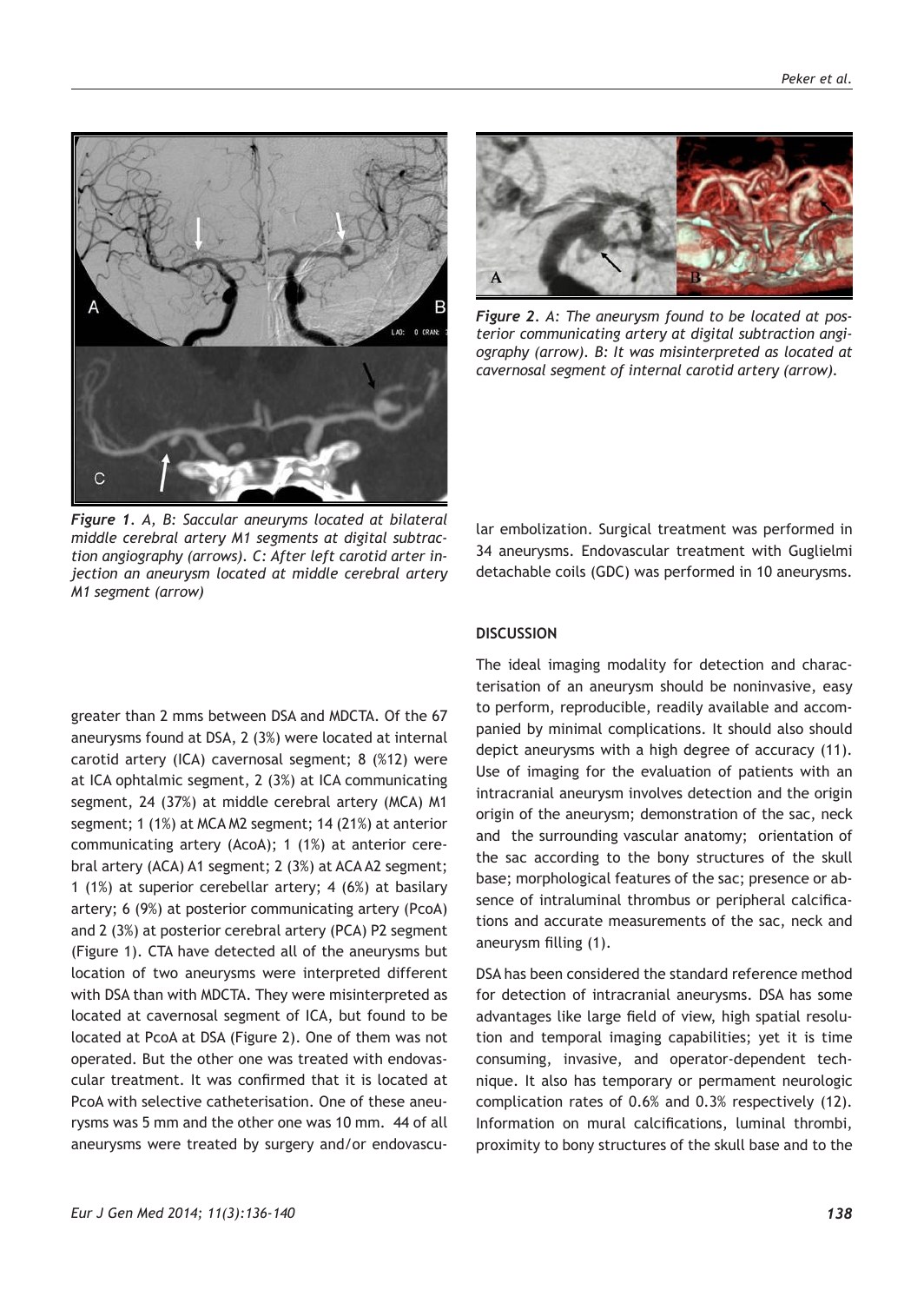brain parenchyma, which cannot be obtained by DSA, are useful for the treatment planning (1). Superposition of kinking of vessels, tortuosity of vessels, small aneurysms and complex structure of the aneurysm may lead to misdiagnosis at DSA. To avoid these problems, DSA images should be taken at multiple plans. Therefore conventional angiography necessitates the use of the contrast medium at a high quantity (13) and a lot of time. These limitations reduce the diagnostic accuracy of DSA (1). But it can be improved with rotational angiography (14).

CTA is an easy to perform method, time saving and it is tolerated well by patients with acute SAH (1). CTA has proven to be an effective imaging method for detection of aneurysms (15). Immediately after the confirmation of SAH at CT, and in the absence of contraindications of contrast material, CTA can be performed, which provides a reliable early diagnosis when positive. If the result is negative, the patient can undergo DSA for further investigation. Both CTA and DSA use ionising radiation. The amount of radiation is lower in DSA (16). But it is important to know limitations of CTA. The sensitivity for detecting aneurysms <4 mm, 4 to 10 mm, and >10 mm on a per-aneurysm basis was 0.84, 0.97, and 1.00 respectively (17). In addition to small size, the main reason aneurysms <4 mm were missed was their close proximity to bone (17). This is thought to be due to lower spatial resolution of CTA compared to DSA. But with recent developments of CT technology, speed and spatial resolution have been increased. The other disadvantage of CTA is that it can't determine time-related characteristics of an aneurysm filling. This feature may be important especially in determining which ACA preferentially fills an AcomA aneurysm. Technical parameters are very important for CTA. Concentration and dose of contrast agent, injection rate, weight of the patient, hemodynamical factors and proper time of scanning, affect the quality of the imaging. In case of a technical fault MDCTA can't be repeated at once. Our study did not suffer from any technical problems, and all of our images were sufficient for diagnosis.

In this study CTA could detect all of the aneurysms located at MCA and AcoA regardless of their size. We can propound that the use of CTA alone would be sufficient in detection of aneurysms located at MCA or AcoA for preoperative assesment. But aneurysms located at PcoA can be overlooked with CTA because of their close relationship with bone and vascular structures.

This finding is consistent with the literature (1,4,6). Karamessini et al. (1) also found poor detection rate in the PcoA aneurysms with CTA. They postulated that it is mainly due to their small size (<4 mm), lobulated shape and close proximity to the posterior clinoid process.

In our study, we did not find significant difference between CTA and DSA regarding determination of the size of the aneurysms. But in our opinion, more detailed measurements can be done with CTA than DSA.

We acknowledge that our study had limitations. All of our patients did not undergo surgery, so we could not correlate our findings with the surgery results in all of our patients. Also we could not reach the repeat examinations of the patients without aneurysm in initial examination.

As a result, CTA is an easily performed, non-invasive, easily available method for evaluation of aneurysms. CTA has excellent correlation with DSA for detection of localization of aneurysms other than the ones located at PcoA and ICA cavernosal segment. But for the aneurysms located at PcoA and ICA cavernosal segment, performance of CTA is lower (%75). When dealing with PcoA ve ICA cavernosal segment aneurysms, this disadvantage of MDCTA should be taken in consideration and these regions must be evaluated more carefully.

#### *REFERENCES*

- *1. Karamessini MT, Kagadis GC, Petsas T, et al. CT angiography with three-dimensional techniques for the early diagnosis of intracranial aneurysms. Comparison with intra-arterial DSA and the surgical findings. Eur J Radiol 2004; 49:212-223.*
- *2. Boet R, Poon WS, Lam JMK, Yu SCH. The surgical treatment of intracranial aneurysms based on computer tomographic angiography alone-streamlinig the acute amangement of symptomatic aneurysms. Acta Neurochir 2003; 145:101-105.*
- *3. Amagasaki K, Sato T, Kakizawa T, Shimizu T. Treat ment of ruptured anterior circulation aneurysm based on computerized angiography: surgical results and indications for additonal digital subtraction angiography. J Clin Neurosci 2002; 9(1):22-29.*
- *4. Velthuis BK, Rinkel GJE, Ramos LMP, et al. Subarachnoid hemorrhage: aneurysm detection-preoperative evaluation with CT angiography. Radiology 1998; 208(2):423- 430.*
- *5. Anderson GB, Findlay JM, Steinke DE, Ashforth R. Experience with computed tomographic angiography for the detection of intracranial aneurysms in the setting of acute subarachnoid hemorrhage. Neurosurgery 1997;*